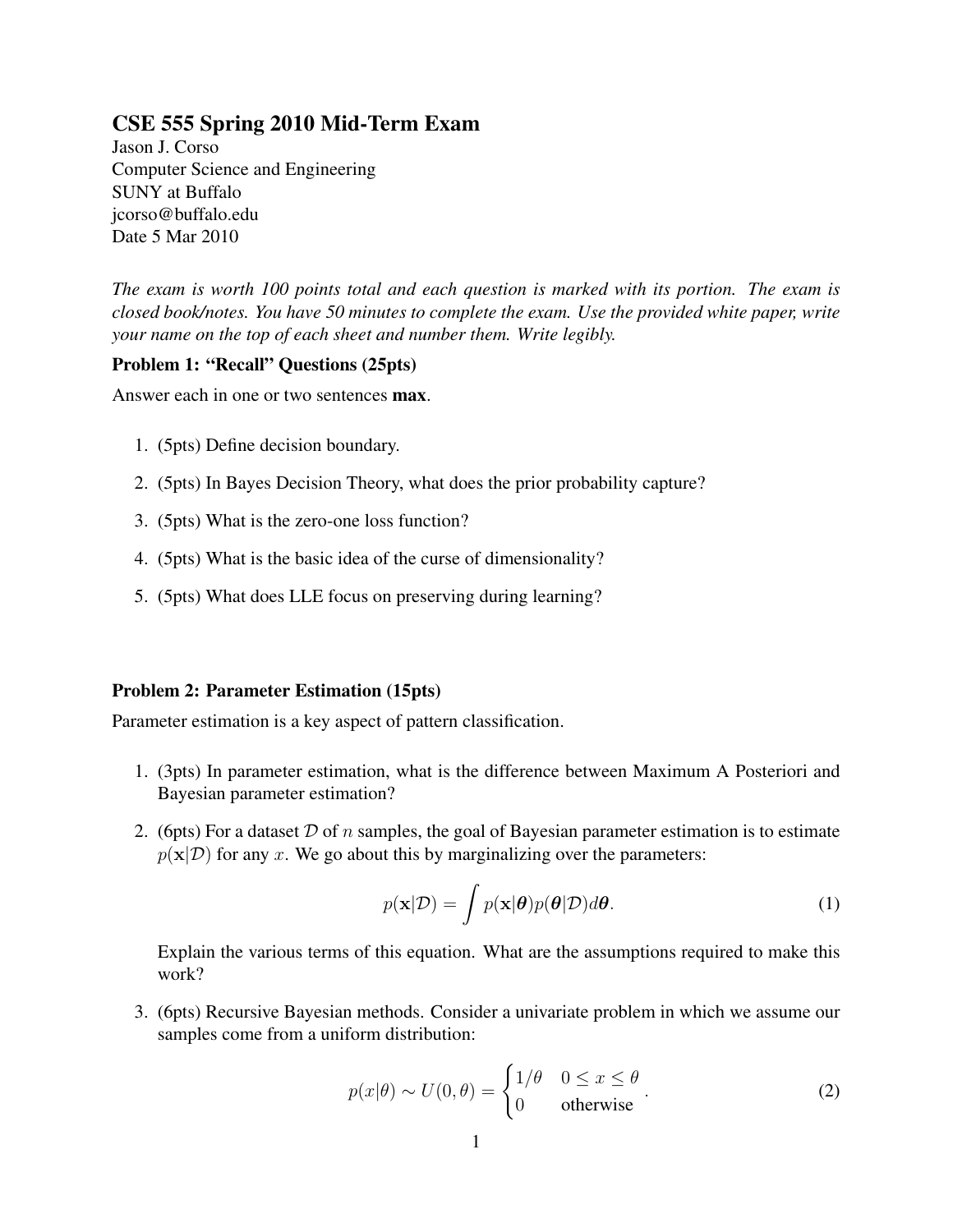Initially, assume it is a non-informative prior bounded at the top at 10, i.e.,  $0 < \theta \le 10$ . Use recursive Bayes to estimate  $\theta$  for the following two samples of data  $\mathcal{D} = \{5, 2\}$ . Give the analytical form after each iteration of the recursion.

### Problem 3: Discriminant Functions (40pts)

This problem is about discriminant functions.

1. Consider the general linear discriminant function

$$
g(x) = \sum_{i=1}^{\hat{d}} a_i \phi_i(\mathbf{x})
$$
 (3)

with augmented weight vector a. Let  $\mathbf{y} = [\phi_1(\mathbf{x}) \dots \phi_d(\mathbf{x})]^\mathsf{T}$ .

- (a) (3pts) What are the role of the  $\phi$  functions?
- (b) (3pts) Write the equation for the plane in y-space that separates it into two decision regions.
- (c) (3pts) A weight vector a is said to be a solution vector if  $\mathbf{a}^T \mathbf{y}_j > 0 \quad \forall j \in 1, \dots, n$ . In general, is this solution vector unique? Why?
- 2. Consider the relaxation criterion function, let  $b$  be a margin,

$$
J_r(\mathbf{a}) = \frac{1}{2} \sum_{\mathbf{y} \in \mathcal{Y}} \frac{\left(-\mathbf{a}^{\mathsf{T}} \mathbf{y} - b\right)^2}{\|\mathbf{y}\|^2}
$$
(4)

- (a) (3pts) Compare this relaxation criterion function to the perceptron criterion function.
- (b) (4pts) For a single-sample relaxation learning procedure, what is the update rule?
- (c) (4pts) What is the geometrical interpretation of the update rule? Draw a figure to help explain.
- 3. (20pts) Relating the Minimum-Squared Error procedure for training generalized linear discriminants to the Fisher linear discriminant. Recall the MSE procedure for estimating a discriminant. In matrix  $Y$  let each row be a data sample, and let b be a vector of margin values for each point. The MSE procedure turns the inequalities into equalities:

$$
Y\mathbf{a} = \mathbf{b} \tag{5}
$$

Ultimately, the solution we seek minimizes the sum-of-squared error criterion over all of the samples:

$$
J_s(\mathbf{a}) = \sum_{i=1}^n (\mathbf{a}^\mathsf{T} \mathbf{y}_i - b_i)^2.
$$
 (6)